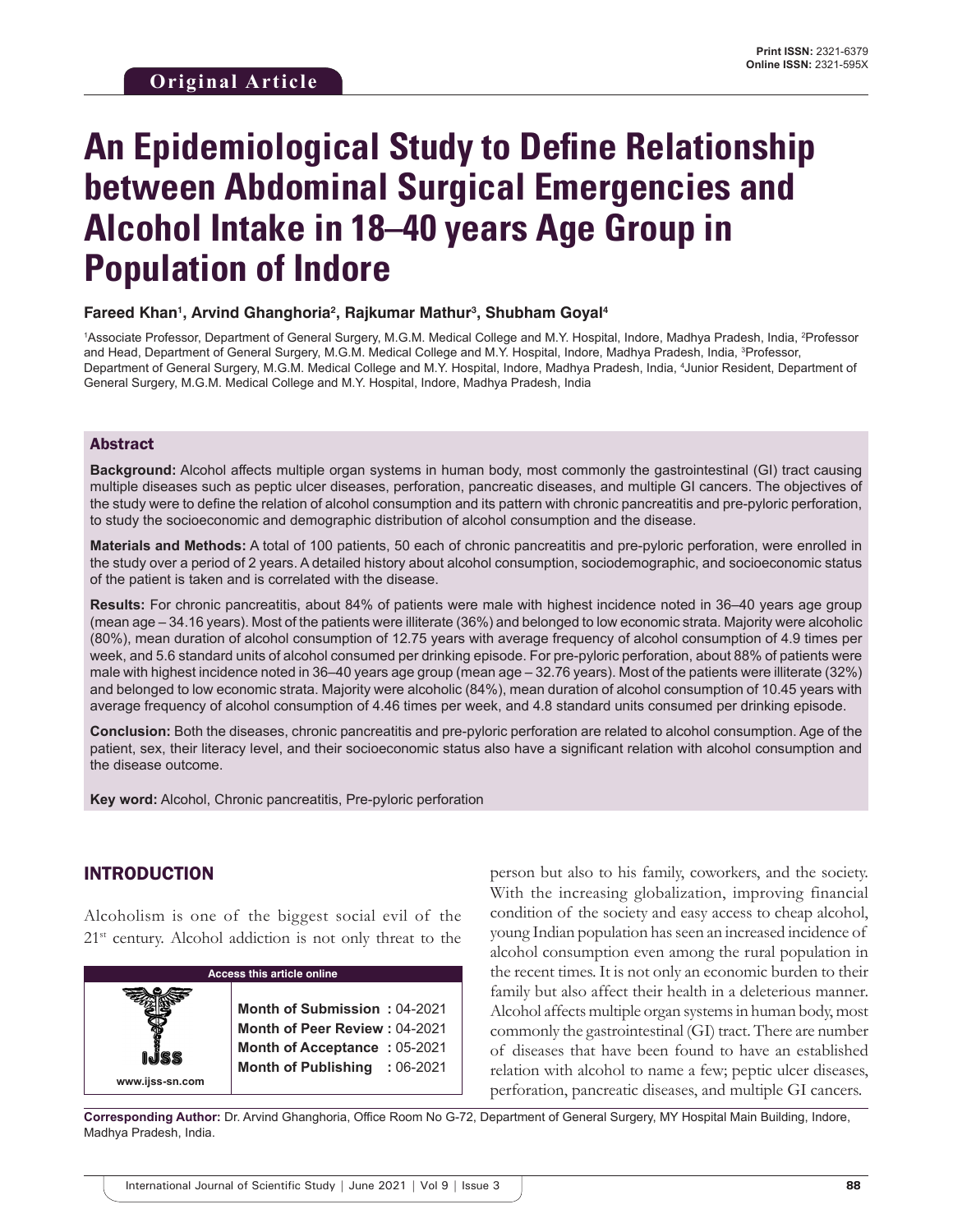In this study, we have covered two of the common pathologies of GI tract associated with alcohol consumption, that is, pre-pyloric perforation and chronic pancreatitis. We have tried to strengthen the relation between alcohol consumption pattern and the disease. Alcohol abuse disorder can be assessed by clinical interview and several rating scale such as CAGE criteria or Alcohol Use Disorders Identification Test (AUDIT). We have used AUDIT score for defining the chronicity of alcoholism in our study.

The AUDIT is a 10-item screening tool developed by the World Health Organization used to assess alcohol consumption, drinking behaviors, and alcohol-related problems.

Each response is graded from 0 to 4 to assess the severity of alcoholism. As the score increases, dependency over alcohol and its adverse effects on the person also increases. Person with scores between 8 and 15 are most appropriate for simple advice focused on the reduction of hazardous drinking, between 16 and 19 suggest brief counseling and continued monitoring, and AUDIT scores of 20 or above clearly require further diagnostic evaluation for alcohol dependence.

At the end of this study, we would like to see the relation of alcohol consumption with that of the disease, and other factors such as age, gender, educational, and occupational status.

# MATERIALS AND METHODS

This was an observational study conducted at M.Y. Hospital and M.G.M Medical College, Indore, Madhya Pradesh, during 2019–2020. A total of 100 patients of 18–40 years age group from various socioeconomic, cultural, and economic backgrounds were included in this study that included 50 patients suffering from chronic pancreatitis and 50 suffering from pre-pyloric perforation. Patient clinically diagnosed with perforation or pancreatitis was confirmed with necessary radiological investigations such as ultrasonography abdomen, X-ray abdomen and chest, computed tomography abdomen, and magnetic resonance cholangiopancreatography. A detailed history regarding their age, literacy level, history of alcoholism along with pattern, frequency, quantity, and type of alcohol intake was documented in a preformed questionnaire after proper informed consent. History related to other risk factors of GI perforation and pancreatitis was also documented which included smoking history, medical history along with family medical history, and history related to other drug abuses. Patient's sociodemographic data were collected which included age, sex, marital status, occupation, education

level, and family income, all the data were processed to define the relation between alcohol intake and the diseases and various factors associated to it.

# RESULTS

This was an observational study consisting of 100 cases 50 each of chronic pancreatitis and prepyloric perforation.

The results of the study are tabulated on the basis of age [Table 1], sex [Table 2], monthly income [Table 3], literacy level [Table 4], alcohol intake [Table 5], duration of alcohol consumption [Table 6], number of standard unit alcohol consumed per drinking episode [Table 7], and frequency of alcohol consumption [Table 8].

# **DISCUSSION**

#### **Chronic Pancreatitis [Table 9]** *Age distribution*

This study had maximum number of patients in 36– 40 years age group (46%) with mean age at presentation as 34.16 years. Nandu *et al*. [1] had mean age of 38.94 years, Nagesh *et al.*<sup>[2]</sup> had 38.10 years, Kurrey *et al.*<sup>[3]</sup> had 36.18 years, Balakrishnan *et al*. [4] had 39.7 years, and Dani et al.<sup>[5]</sup> had mean age of 40.8 years.

## *Sex distribution*

This study had majority of the male patients (84%) as compared to females (16%). Nandu *et al*. [1] had 92.25% of males, Nagesh *et al*. [2] had 88.7% of males, Kurrey *et al*. [3] had 66% of males, Balakrishnan *et al*. [4] had 71% of males, Dani et al.<sup>[5]</sup> had 91.5% of males, Beninca et al.<sup>[6]</sup> had all male patients only, and Atsushi *et al*. [7] had 90.8% of males.

## *Distribution on the basis of income or occupation*

This study had majority of the patients belonged to lower income society with 56% having income <Rs. 10,000/ month and 84% having income <Rs. 20,000/month. Nandu *et al*. [1] had 70.42% laborers and unskilled workers, Kurrey *et al.*<sup>[3]</sup> also found that the disease was more common in laborers and unskilled workers. Balakrishnan et al.<sup>[4]</sup> also found that 33.8% of patients belonged to lower class while 58.1% were middle class and only 8.1% of the sample population belonged to upper class.

## *Distribution based on literacy level*

In this study, 76% of patients either were illiterate or had primary education.

Beninca *et al.*<sup>[6]</sup> had 72.1% of people who had only elementary education or primary education and only 9.3% had higher education.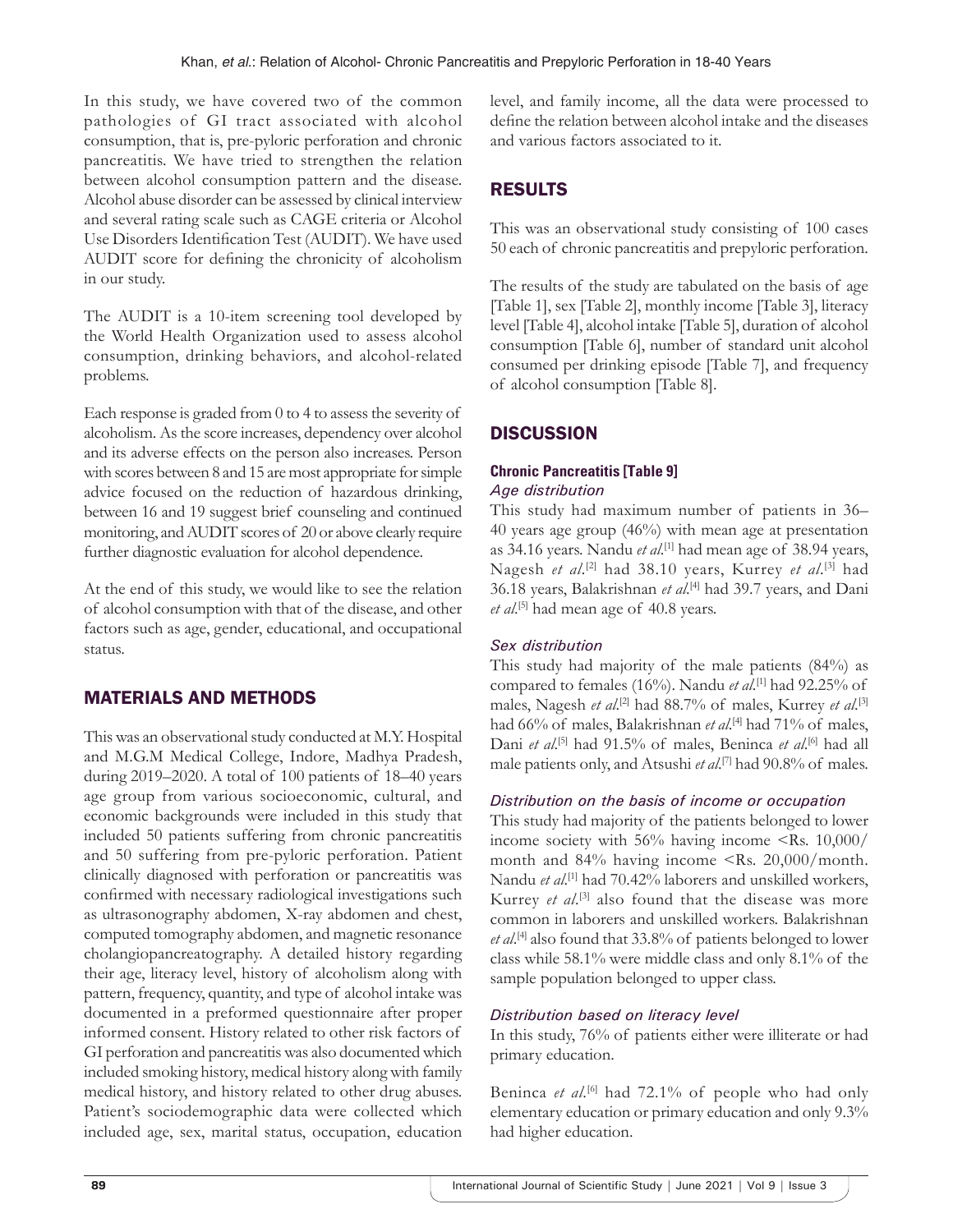#### *Distribution based on alcohol intake*

This study had 80% of the cases who consumed alcohol. Nandu *et al.*<sup>[1]</sup> had 78.17% alcoholics, Nagesh *et al.*<sup>[2]</sup> had 81.1% alcoholics, Kurrey *et al.*<sup>[3]</sup> had 58% alcoholics, Balakrishnan et al.<sup>[4]</sup> had only 38.7% alcoholics, and Dani et al.<sup>[5]</sup> had 86% alcoholics.

#### *Distribution based on duration of alcohol consumption*

In this study, it was observed that average duration the alcohol consumption was 12.75 years with 35% having more than 20 years and 87.5% having more than 10 years. Dani et al.<sup>[5]</sup> had an average of 20.8 years, Beninca et al.<sup>[6]</sup> had 23.23 years, and Atsushi *et al*. [7] had 23.0 years of alcohol consumption in females whereas 34.1 years in males.

#### *Distribution based on number of standard units of alcohol consumed per drinking episode*

This study found that average alcohol consumption per drinking episode was 5.6 standard units/episode roughly

| Table 1: Age distribution |                                    |                                |  |  |  |  |
|---------------------------|------------------------------------|--------------------------------|--|--|--|--|
| Age group (year)          | <b>Chronic</b><br>pancreatitis (%) | Pre-pyloric<br>perforation (%) |  |  |  |  |
| $18 - 25$                 | 4(8)                               | 6(12)                          |  |  |  |  |
| $26 - 30$                 | 6(12)                              | 10(20)                         |  |  |  |  |
| $31 - 35$                 | 17(34)                             | 15(30)                         |  |  |  |  |
| $36 - 40$                 | 23 (46)                            | 19 (38)                        |  |  |  |  |
| Total                     | 50 (100)                           | 50 (100)                       |  |  |  |  |
| Mean age                  | 34.16 years                        | 32.76 years                    |  |  |  |  |

|            | <b>Table 2: Sex distribution</b> |                                                      |
|------------|----------------------------------|------------------------------------------------------|
| <b>Sex</b> |                                  | Chronic pancreatitis (%) Pre-pyloric perforation (%) |
| Female     | 8(16)                            | 6(12)                                                |
| Male       | 42 (84)                          | 44 (88)                                              |
| Total      | 50 (100)                         | 50 (100)                                             |

| Table 3: Distribution on the basis of income |                                    |                                |  |  |  |
|----------------------------------------------|------------------------------------|--------------------------------|--|--|--|
| <b>Monthly</b><br>income (in Rs.)            | <b>Chronic</b><br>pancreatitis (%) | Pre-pyloric<br>perforation (%) |  |  |  |
| < 10.000                                     | 28 (56)                            | 26(52)                         |  |  |  |
| 10,000-20,000                                | 14 (28)                            | 19(38)                         |  |  |  |
| 20,000-30,000                                | 8(16)                              | 5(10)                          |  |  |  |
| Total                                        | 50 (100)                           | 50 (100)                       |  |  |  |

| Table 4: Distribution based on literacy level |          |                                                                |  |  |  |
|-----------------------------------------------|----------|----------------------------------------------------------------|--|--|--|
|                                               |          | Education Chronic pancreatitis (%) Pre-pyloric perforation (%) |  |  |  |
| Graduate                                      | 5(10)    | 10(20)                                                         |  |  |  |
| <b>HSC</b>                                    | 4(8)     | 5(10)                                                          |  |  |  |
| <b>SSC</b>                                    | 8(16)    | 3(6)                                                           |  |  |  |
| Primary                                       | 15(30)   | 16 (32)                                                        |  |  |  |
| <b>Illiterate</b>                             | 18 (36)  | 16 (32)                                                        |  |  |  |
| Total                                         | 50 (100) | 50 (100)                                                       |  |  |  |

corresponding to 78.4 g alcohol per episode (considering 1 standard drink, 30 ml of distilled spirit of 40% strength containing 14 g of pure alcohol). Dani *et al*. [5] had an average daily alcohol consumption of 396 g of alcohol, Beninca *et al*. [6] had 247.23 g, and Atsushi *et al*. [7] had an average daily alcohol consumption as 96.8 g for males and 85.9 g for females.

#### *Distribution based on frequency of alcohol consumption*

In this study, we observed that average frequency of alcohol consumption is 4.9 times a week with 45% consuming

| Table 5: Distribution based on alcohol intake                          |          |          |  |  |  |  |
|------------------------------------------------------------------------|----------|----------|--|--|--|--|
| Alcohol intake Chronic pancreatitis (%) Pre-pyloric perforation<br>(%) |          |          |  |  |  |  |
| No                                                                     | 10(20)   | 8(16)    |  |  |  |  |
| Yes                                                                    | 40 (80)  | 42 (84)  |  |  |  |  |
| Total                                                                  | 50 (100) | 50 (100) |  |  |  |  |

#### **Table 6: Distribution based on duration of alcohol consumption**

| <b>Duration of alcohol</b><br>consumption (year) | <b>Chronic</b><br>pancreatitis (%) | <b>Pre-pyloric</b><br>perforation (%) |  |  |
|--------------------------------------------------|------------------------------------|---------------------------------------|--|--|
| $0 - 10$                                         | 5(12.5)                            | 19(45.2)                              |  |  |
| $11 - 20$                                        | 21(52.5)                           | 17(40.5)                              |  |  |
| $21 - 30$                                        | 14(35)                             | 6(14.3)                               |  |  |
| Total                                            | 40 (100)                           | 42 (100)                              |  |  |
| Average duration of<br>alcohol consumption       | $12.75$ years                      | $10.45$ years                         |  |  |

## **Table 7: Distribution based on number of standard units of alcohol consumed per drinking episode**

| <b>Standard units consumed/</b><br>episode                       | <b>Chronic</b><br>pancreatitis (%) | Pre-pyloric<br>perforation (%) |
|------------------------------------------------------------------|------------------------------------|--------------------------------|
| $1 - 2$                                                          | 4(10)                              | 6(14.3)                        |
| $3 - 4$                                                          | 11(27.5)                           | 13(31)                         |
| $5 - 6$                                                          | 8(20)                              | 14(33.3)                       |
| $7 - 9$                                                          | 17(42.5)                           | 9(21.4)                        |
| Total                                                            | 40 (100)                           | 42 (100)                       |
| Average alcohol consumed 5.6 standard units/ 4.8 standard units/ |                                    |                                |
| per drinking episode                                             | episode                            | episode                        |

#### **Table 8: Distribution based on frequency of alcohol consumption**

| Frequency (per week)                         | <b>Chronic</b><br>pancreatitis (%) | Pre-pyloric<br>perforation (%) |  |  |
|----------------------------------------------|------------------------------------|--------------------------------|--|--|
| $<$ 1                                        | 4(10)                              | 6(14.3)                        |  |  |
| $2 - 3$                                      | 11(27.5)                           | 13(31)                         |  |  |
| $4 - 6$                                      | 7(17.5)                            | 8(19)                          |  |  |
| Daily                                        | 18(45)                             | 15(35.7)                       |  |  |
| Total                                        | 40 (100)                           | 42 (100)                       |  |  |
| Average frequency of<br>consumption per week | 4.9 times per<br>week              | 4.46 times per<br>week         |  |  |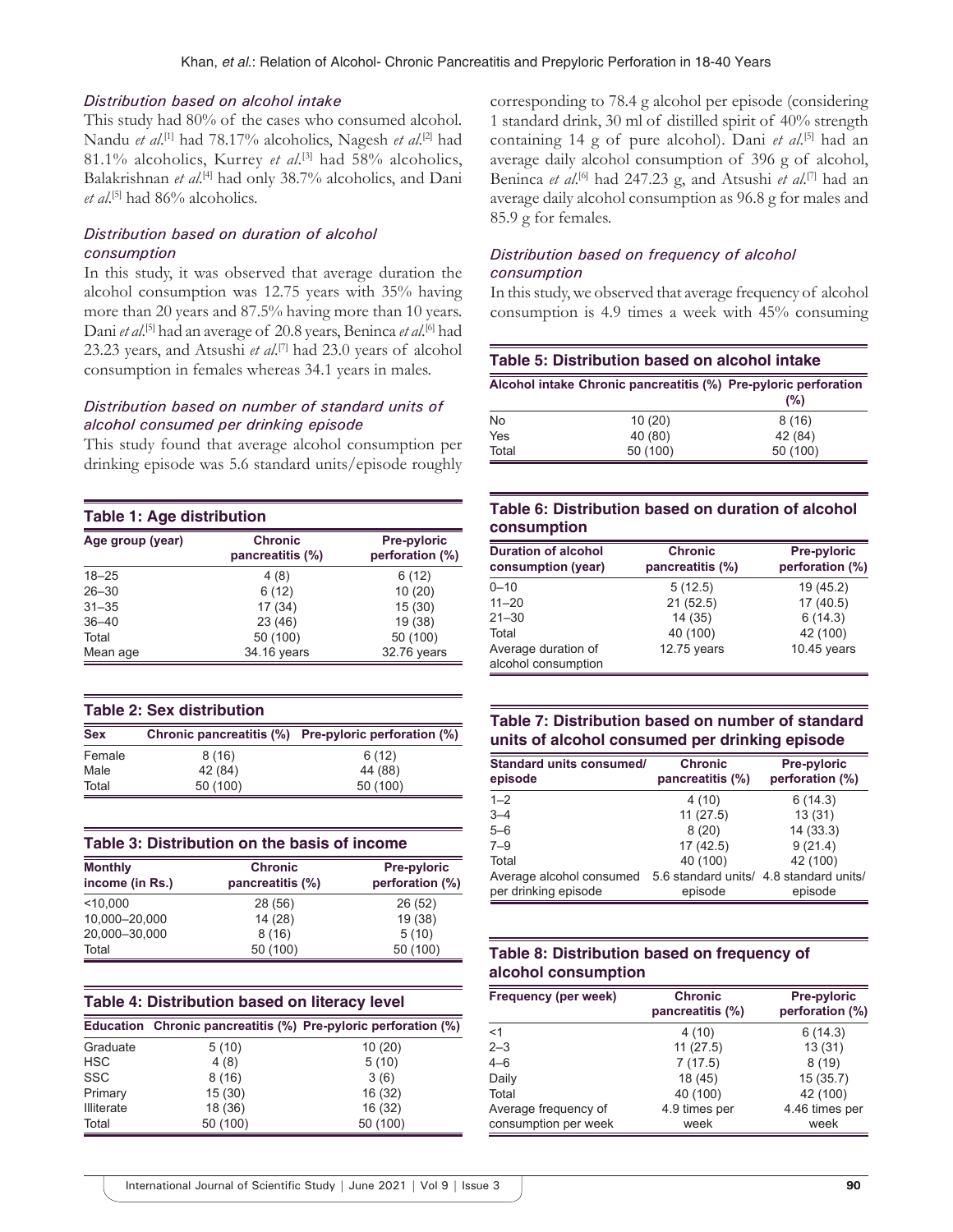|                                        | <b>Present</b><br>study | Nandu<br>$et al.$ [1]    | <b>Nagesh</b><br>et al. <sup>[2]</sup> | <b>Kurrey</b><br>et al. $^{[3]}$ | <b>Balakrishnan</b><br>et al. <sup>[4]</sup> | Renato<br>Dani et al. <sup>[5]</sup> | <b>Beninca</b><br>et al. <sup>[6]</sup> | <b>Masamune</b><br>Atsushi et al. <sup>[7]</sup> |
|----------------------------------------|-------------------------|--------------------------|----------------------------------------|----------------------------------|----------------------------------------------|--------------------------------------|-----------------------------------------|--------------------------------------------------|
| Mean age of presentation               | 34.16                   | 38.94                    | 38.10                                  | 36.18                            | 39.7                                         | 40.8                                 | $\overline{\phantom{0}}$                |                                                  |
| Males $(\%)$                           | 84                      | 92.25                    | 88.7                                   | 66                               | 71                                           | 91.5                                 | 100                                     | 90.8                                             |
| Education (till primary standard)      | 76                      |                          |                                        | $\overline{\phantom{a}}$         |                                              |                                      | 72.1                                    |                                                  |
| Alcohol consumption                    | 80                      | 78.17                    | 81.1                                   | 58                               | 38.7                                         | 86                                   |                                         | $\overline{\phantom{a}}$                         |
| Average years of alcohol consumption   | 12.75                   | $\overline{\phantom{a}}$ |                                        | $\overline{\phantom{a}}$         | $\overline{\phantom{a}}$                     | 20.8                                 | 23.23                                   | 23                                               |
| Alcohol consumption per episode (in g) | 78.4                    | $\overline{\phantom{0}}$ |                                        | $\overline{\phantom{a}}$         | $\overline{\phantom{a}}$                     | 396                                  | 247.23                                  | 96.8 (males)<br>85.9 (females)                   |
| Frequency per week                     | 4.9                     | $\overline{\phantom{0}}$ | ۰.                                     | $\overline{\phantom{a}}$         | $\overline{\phantom{a}}$                     |                                      | $\overline{\phantom{0}}$                | Almost daily                                     |

#### **Table 10: Pre-pyloric perforation comparisons**

|                                   | study | Present Koto Kamsir et al. <sup>[8]</sup> Dakubo et al. <sup>[9]</sup> Jahaqirdaar Yang et al. <sup>[10]</sup> Patil et al. <sup>[13]</sup> Shah et al. <sup>[11]</sup> |      | $et al.$ [12]            |      |       |      |
|-----------------------------------|-------|-------------------------------------------------------------------------------------------------------------------------------------------------------------------------|------|--------------------------|------|-------|------|
| Mean age of presentation          | 32.76 | 45.46                                                                                                                                                                   | 40.9 | $\overline{\phantom{a}}$ | 50.6 |       | 46.6 |
| Males $(\%)$                      | 88    | 74.2                                                                                                                                                                    | 81.9 |                          | 85   | 86.95 | 80   |
| Education (till primary standard) | 64    | $\overline{\phantom{0}}$                                                                                                                                                |      |                          |      | 67.38 |      |
| Alcohol consumption               | 84    | 54.3                                                                                                                                                                    |      | $\overline{\phantom{a}}$ | 47.2 | 73.91 |      |

alcohol daily. Atsushi *et al*. [7] found that majority of the study population consumed alcohol almost every day.

#### **Pre-pyloric Perforation [Table 10]**

#### *Age distribution*

This study had maximum number of patients in 36– 40 years age group (38%) with mean age at presentation as 32.76 years. Kamsir et al.<sup>[8]</sup> had mean age of presentation of 45.46 years. Dakubo *et al*. [9] had 40.9 years, Yang *et al*. [10] had 50.6 years, and Shah *et al*.<sup>[11]</sup> had mean age of 46.6 years. Jahagirdaar *et al*. [12] had maximum number of patients in 36–40 years age group (31.5%). Patil *et al*. [13] had maximum number of patients in 41–50 years age group (36.9%).

#### *Sex distribution*

This study had majority of male patients (88%) as compared to females (12%). Kamsir *et al*. [8] had 74.2% of males, Dakubo *et al*. [9] had 81.9% of males, Jahagirdaar *et al*. [12] had 56 males as compared to only one female, Yang *et al*. [10] had 85% of males, Patil *et al*. [13] had 86.95% of males, and Shah *et al*. [11] had 80% of males.

#### *Distribution on the basis of income or occupation*

This study had majority of the patients belonged to lower income society with 52% having income <Rs. 10,000/ month and 90% having income <Rs. 20,000/month. Dakubo *et al.*<sup>[9]</sup> found disease more commonly in lower socioeconomic strata (55.3%). Patil *et al.*<sup>[13]</sup> had 73.91% of farmers.

#### *Distribution based on literacy level*

This study found that 64% of patients either were illiterate or had primary education. Patil *et al*. [13] had 67.38% study population who were either illiterate or had primary education.

#### **Distribution based on alcohol intake**

This study had 84% alcoholics whereas Kamsir *et al*. [9] found 54.3% as alcoholics, Yang *et al*. [10] had 47.2% as alcoholics, and Patil *et al.*<sup>[13]</sup> had 73.91% of the study population consuming alcohol.

#### **CONCLUSION**

From our study, we can conclude that both the diseases, chronic pancreatitis, and pre-pyloric perforation are related to alcohol consumption.

- Alcohol consumption has a significant impact on the disease outcome.
- Total years of alcohol consumed, frequency of consumption, and binge drinking have an adverse effect on the disease outcome. However, no linear relation between them and the disease can be identified.

Age of the patient, sex, their literacy level, and their socioeconomic status also have a significant relation with alcohol consumption and the disease outcome.

In our study, we included people from 18 to 40 years age group (productive age group) and had majority of the study population as males.

We can conclude from our study that more number of people are getting exposed to alcohol at an early age and are contracting the disease earlier than before.